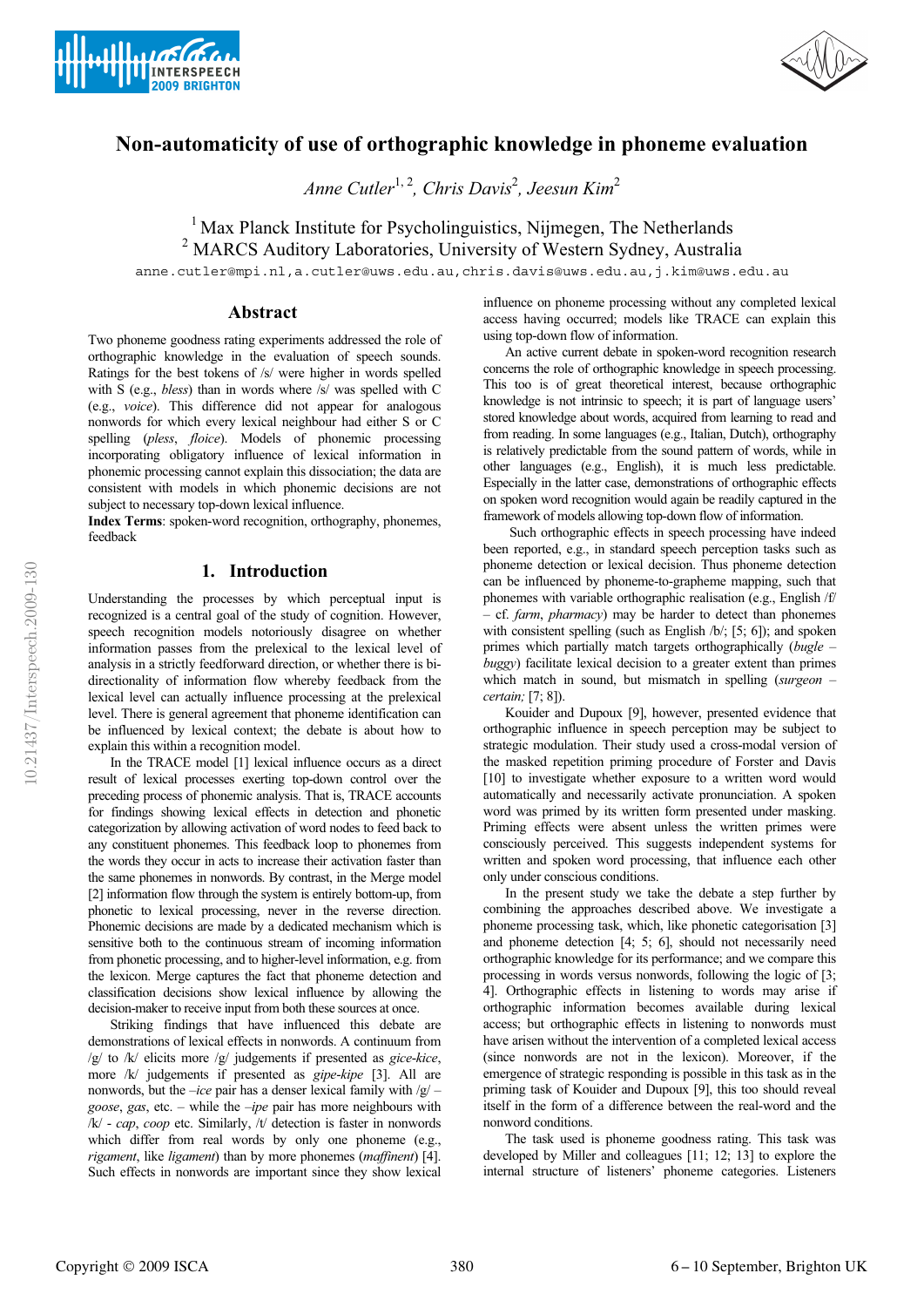prove to have robust ideas about what is a good versus less good rendition of any phoneme of their language. Moreover, the ratings are sensitive to the goodness of phonemes in utterance context; thus at a fast rate of speech, the best-rated token of a durationsensitive phoneme such as /p/ differs from the token which receives best ratings at slower rates of speech [11; 12]. We can therefore expect that context within a word or nonword might be taken into account in the ratings listeners make. Further, the task has been shown not to be affected in this automatic way by whether the judgements are consistent or inconsistent with lexical status of the carrier (e.g., in *peace*-*beace* only /p/ makes a word, whereas in *peef*-*beef* only /b/ makes a real word; this does not affect phoneme goodness ratings in the way that, e.g., speech rate does [13]). No earlier studies have examined effects of orthography in this task.

Our word stimuli contained the same phoneme, spelled differently; /s/ is realised with S in *house* but with C in *voice*. Our nonword stimuli were chosen such that their lexical neighbourhoods differed in orthographic correspondences. As an example: the nonword *frouse* has lexical neighbours *house*, *mouse*, etc., all of which are spelt with S. In contrast, the nonword *bloice* has lexical neighbours *voice*, *choice* etc. with C. Participants heard word or nonword stimuli in which, as in Miller's studies, the critical sound was manipulated in steps along a continuum with its midpoint corresponding to a typical exemplar of the category. Listeners then rated how good each token sounded as an exemplar of its category.

We examine in a first experiment whether this strictly phonemic processing task shows effects of orthography. Using the phoneme /s/, which varies in orthographic realisation, we compare the same phonemic continuum realised in the context of words normally spelled with S (e.g., *house*) versus C (e.g., *voice*). In a second experiment, we then examine the ratings for the same continuum realised in nonwords differing in lexical neighbourhood, such as *frouse* and *bloice*.

As described above, either top-down models such as TRACE [1] or strictly bottom-up models such as Merge [2] can account for lexically induced effects of orthography when such a task is performed with words. The models differ, though, in whether they actually predict such effects. TRACE does predict them, because phonemic processing of any kind receives top-down information from the lexicon in this model. Merge does not necessarily predict them, because in an exclusively phonemic processing task – and moreover, one which has been shown not to be necessarily influenced by lexical status  $[13]$  – there is no necessary reason in Merge for lexical influence to be observed, even with words. With nonwords, TRACE again predicts that top-down information would be available, and any effect seen with words should also be seen with nonwords. Merge predicts that, again, there need be no such effect, and moreover, that effects with words and nonwords can dissociate. Absence of orthographic effects in words, or dissociation of word and nonword effects, would therefore favour Merge over TRACE, while parallel effects with words and nonwords would favour TRACE over Merge.

#### **2. Experiments**

Experiments 1 and 2 differed in the lexicality of the materials. In Experiment 1, listeners performed goodness ratings on the final segment of real words ending (in canonical form) in the phoneme /s/, but differing in how /s/ was spelled. In Experiment 2, the same ratings were performed on nonword stimuli, differing in the spelling of lexical neighbours. In other respects the studies shared all features below.

#### **2.1. Participants, stimuli and procedure**

The 61 listeners took part as a course requirement; all were native English-speaking undergraduates at either the University of Western Sydney or the University of Melbourne.

Six /s/-final words were chosen as stimuli for Experiment 1: *bless*, *mouse*, *abuse*, *voice*, *twice*, *juice*. Three end in orthographic *s*(*e*), three in *ce*. For *bless* and *mouse*, the orthographic neighbourhoods overwhelmingly contain other words with S (*guess, mess, house, grouse*, etc.), while the orthographic neighbourhoods of *voice* and *twice* neighbourhoods of *voice* and *twice* overwhelmingly contain other words with C (*choice, rejoice, mice, nice*, etc.). The remaining two words, *abuse* and *juice*, have a mixture of neighbours (*deuce, goose, spruce, loose*), and serve as a control set balanced for the nature of the vowel preceding /s/; such balance obviously cannot be achieved when the neighbourhood is deliberately varied.

Four nonwords were chosen for Experiment 2: *ple[s]*, *frou[s]*, *bloi[s]* and *klai[s]*, rhyming respectively with *bless*, *mouse*, *voice* and *twice*, and therefore inheriting the lexical neighbourhood properties of these real words.

All items were spoken in normal form and with final /z/ or final /f/ (e.g., *frouse, frouze, froush*). In general. speakers articulate unfamiliar nonwords more carefully than wellpractised known words. However, such factors should not affect S and C items in any different way. A fricative continuum was constructed from the natural /z/ endpoint to the natural /s/ endpoint, and from the /s/ endpoint to the /f// endpoint, using the Stevenson/Repp method [14]. There were 41 steps from each endpoint to the other. A combined continuum from /z/ through  $/$ s/ to  $/$ f/ therefore had 81 steps. 81 versions of each of the 10 individual words and nonwords were made, one with each fricative version. Vowel duration was varied proportionately for each item with phonemic step (e.g., the duration of the vowel in *frouze* was measured and found to be longer than the vowel in *frouse*; the vowel duration of step 21 on the fricative continuum was therefore presented with a vowel duration halfway between that of *frouze* and that of *frouse*, and the same adjustments were made on the  $/s$ -/ $\int$  side of the continuum, and with each item).

Testing took place in a single session. Listeners heard all versions of all word continua (Experiment 1), or all versions of all nonword continua (Experiment 2), in semi-random order (carrier words and phoneme tokens mixed; no two of the same word or token in succession). They were instructed to rate how good the final sound of the item was as /s/, on a 7-point scale from 1 ("not at all like s") to 7 ("very like normal s").

#### **2.2. Results**

The mean ratings across the 81-step continuum all varied as expected, being significantly lower at the  $|z|$  and  $|j|$  ends of the distribution, and significantly higher around the /s/ centre. Thus the listeners responded as intended to the experimental stimuli. Figure 1 shows the mean ratings across subjects for every step on the continuum for each of the six words in Experiment 1; Figure 2 shows the same information for the four nonwords of Experiment 2. Overall, peaks are somewhat sharper for the nonword than for the word continua, as would be expected for a comparison between carefully articulated stimuli (nonwords) versus more easily uttered stimuli (words). The word-nonword difference is however not at issue in our analyses. The crucial comparison, separately for the words and the nonwords, is that between items with orthographic S neighbourhoods (in the left column, in each figure) and items with orthographic C neighbourhoods (in each case in the right column).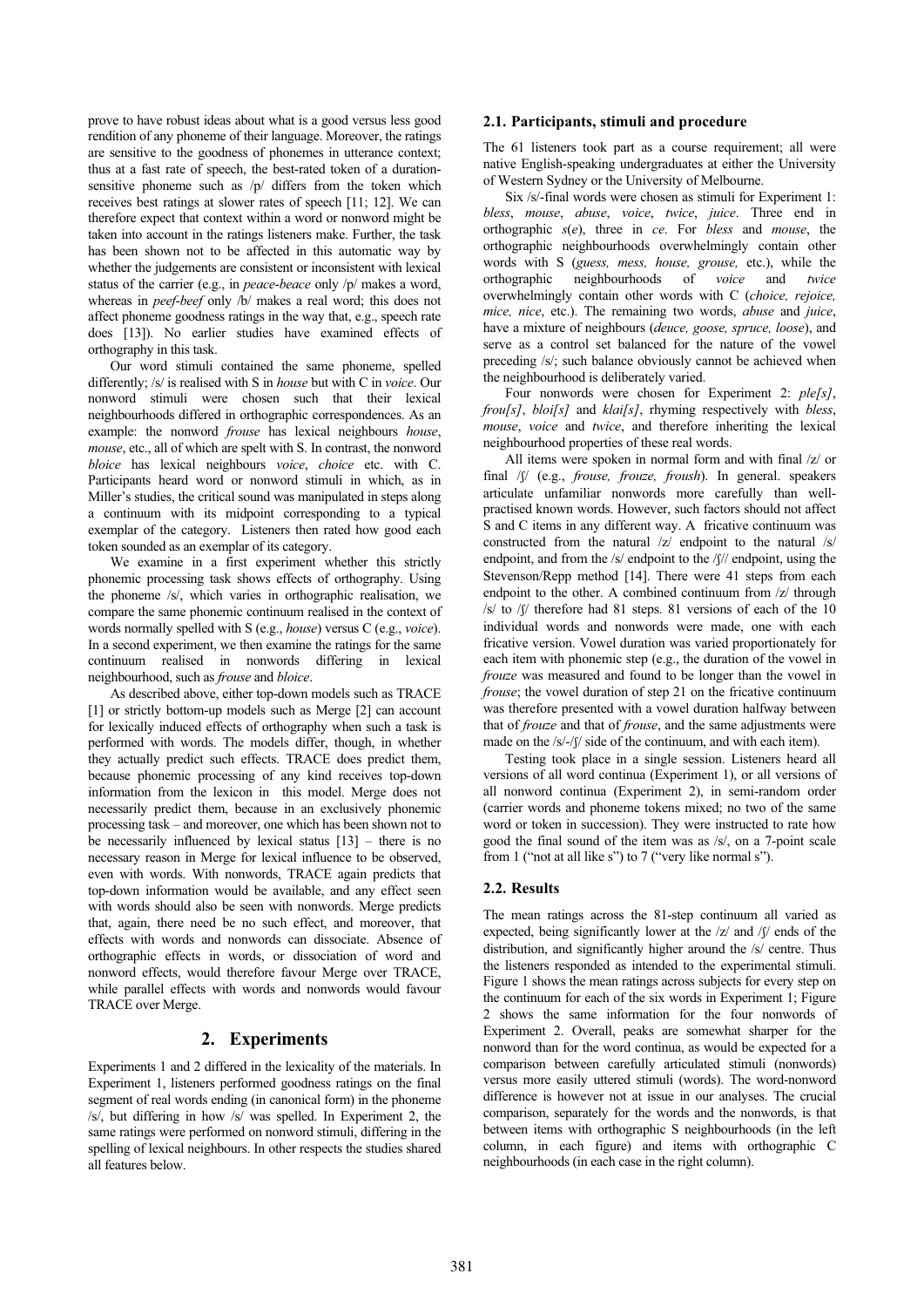

# *2.2.1 Experiment 1: Words*

Inspection of the graphs in Figure 1 shows that, as expected, in every case the curves flatten out at their peak. This is around continuum points 30-50; point 40 is overall the best-rated /s/. However, it can also be clearly seen that there is a large orthographic effect: ratings for words spelled with S peak at a higher point than ratings for words spelled with C. This is also seen in the vowel-matched pair *abuse-juice*. An ANOVA was conducted to test the means of the two conditions (C words versus S words) for the ratings from points 30-50. The mean rated goodness across this range for C words was 5.466 (SE 0.035), and for S words 6.049 (SE 0.035). The analysis showed that the difference between these two word sets was significant, F(1,120)  $= 134.93$ ,  $p < 05$ . That is, exactly the same /s/ sounds were rated as being less good exemplars for words that were spelled with C than for words spelled with S.

#### *2.2.2 Experiment 2: Nonwords*

Inspection of Figure 2 reveals overall more well-defined peaks than with the words (as expected for more articulatory care). Further, the curve shape differs from Figure 1; the curves flatten out at a peak between points 40-60 (not 30-50 as for the words). Importantly, no difference can be seen between nonwords with S neighbourhoods, in the left column, and with C neighbourhoods, on the right. An ANOVA was conducted to test the means of the two conditions (C nonwords and S nonwords) for the ratings from 40-60, in the same manner as for Experiment 1. The mean rated goodness for C-biased nonwords in this peak region was 5.717 (SE 0.055) and the mean rating for S-biased nonwords was 5.746 (SE 0.055). The ANOVA showed here that this difference between conditions was not significant ( $F < 1$ , ns). Thus /s/ sounds were rated no differently in nonwords with word neighbours spelled with C than in nonwords with word neighbours spelled with S.

# **3. Discussion**

The results are clear: orthography indeed affects listeners' judgements of the goodness of individual phoneme tokens; however, its effect appears in real-word contexts and not in nonword contexts. There were articulatory differences between words and nonwords, but these differences impact alike upon S and C items. The shape of the curve, however, differed for S and C words, but did not differ for S and C nonwords. Accordingly, the effect in words does not arise from automatic top-down activation flow from lexical neighbours. In nonwords such as *frouse*, all similar (rhyming) words in the lexicon are spelled with S, but this does not induce the pattern seen with real S-words such as *mouse*; likewise, all lexical neighbours of the nonwords *bloice* are spelled with C, but the goodness rating pattern does not differ from the S-nonwords in the way that the C-word and S-word patterns differ.

As laid out in the introduction, the appearance of effects of orthography with words but not with nonwords is consistent with the phonemic decision-making model Merge [2], but runs counter to the predictions of the top-down model TRACE [1]. In TRACE, top-down connections operate automatically, so such dissociation should not appear. The dissociation indicates that listeners respond strategically, in the case of words.

Previous demonstrations of orthographic influences on speech processing have been explained both with and without top-down processing [6; 5]. For phoneme detection, effects of orthography arise in TRACE by top-down lexical-to-phonetic connections. The same effects are also explicable in Merge, however, despite the model's lack of top-down connections; there, the effects are held to arise at the decision stage.

An important characteristic of the effect of orthography in phoneme detection is that it has proven to be variable – in fact, listeners in general detect inconsistently spelled word-initial consonants just as rapidly in words with minority spelling (e.g., /f/ in *pharmacy*) as in words with majority spelling (/f/ in *farm* [5; 6]).